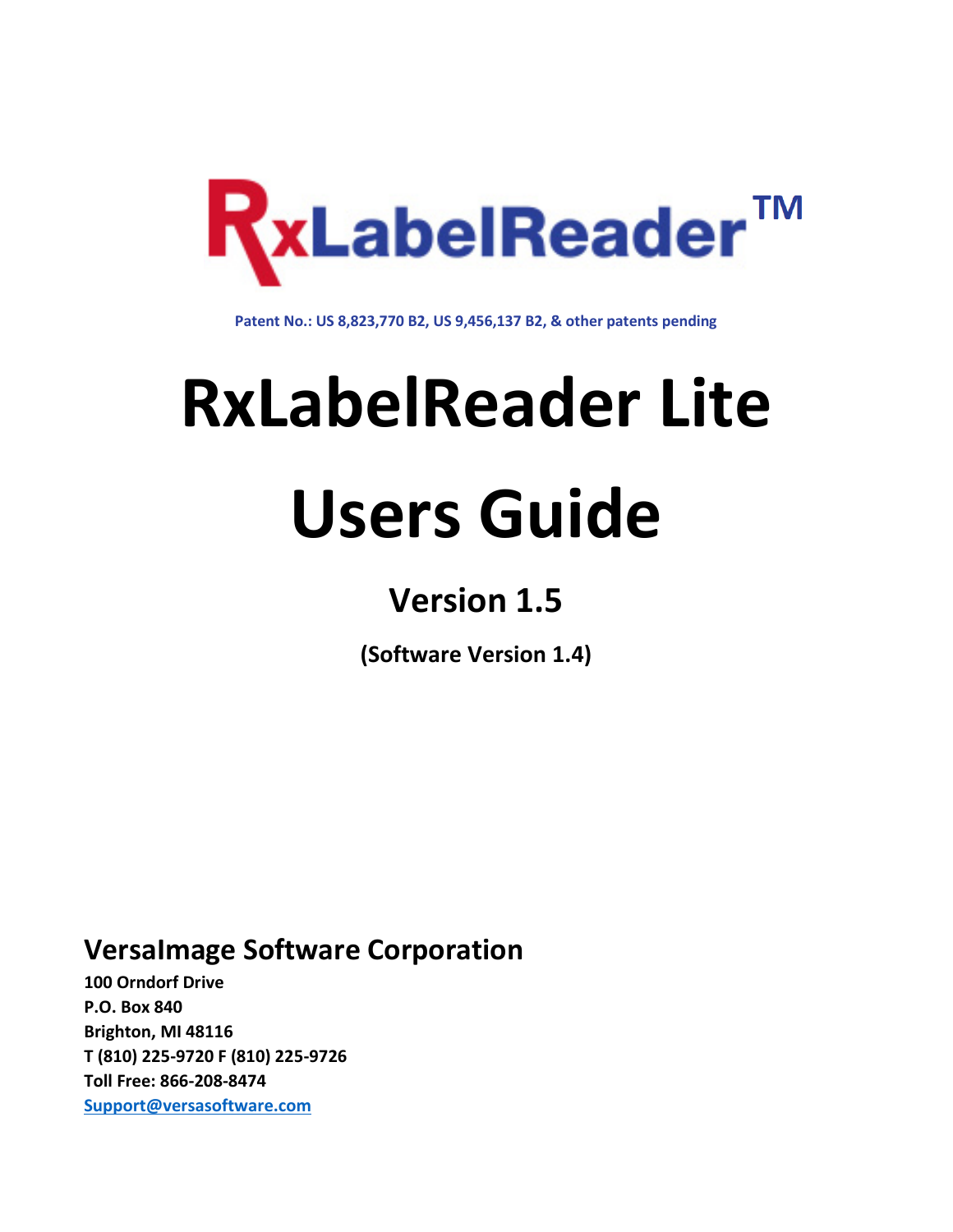# **TABLE OF CONTENTS**

| How to Use RxLite |  |
|-------------------|--|
|                   |  |
|                   |  |
|                   |  |
|                   |  |
|                   |  |
|                   |  |
|                   |  |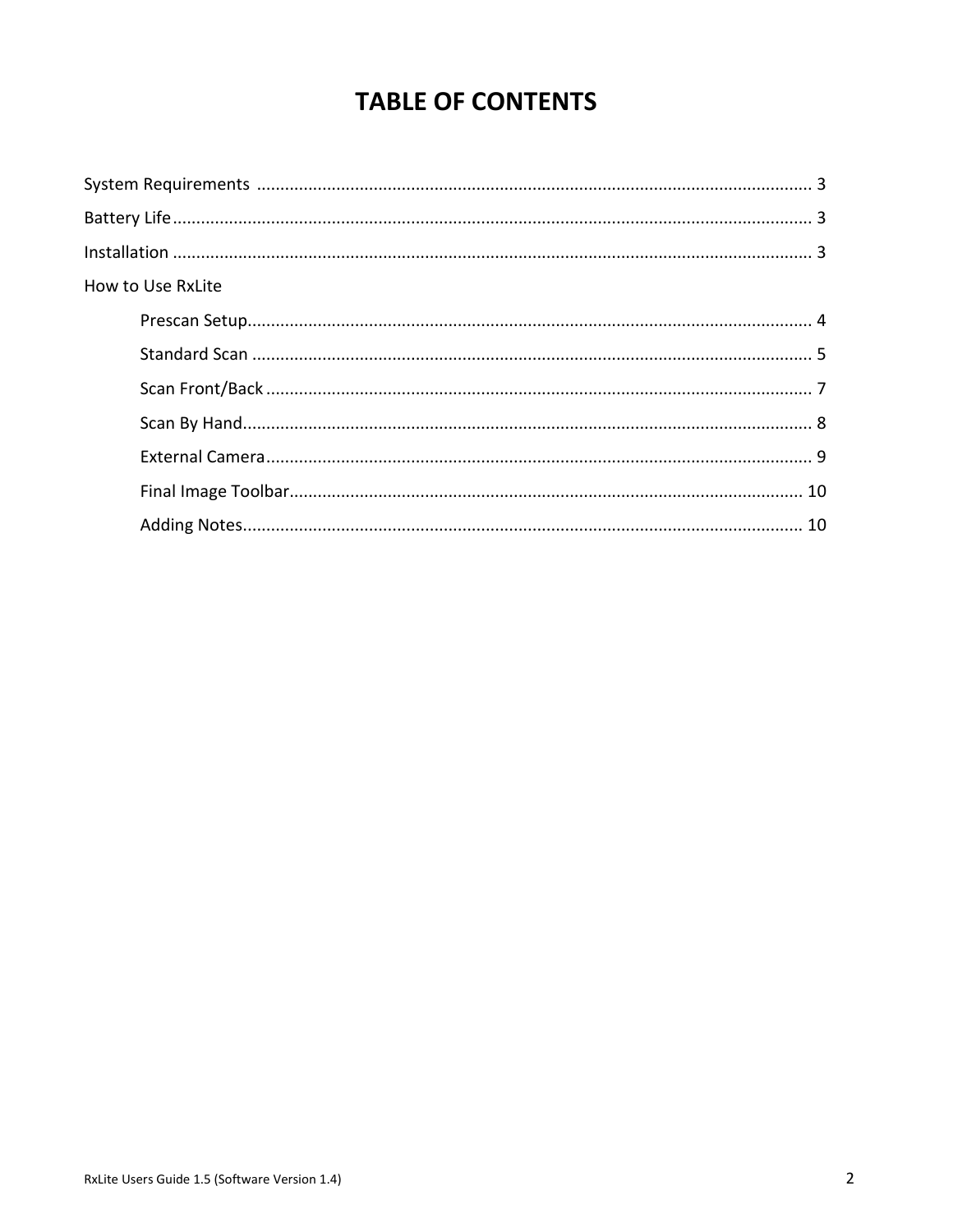# **System Requirements**

**Minimum PC specifications:** Windows 7 or Windows 8, i5 and above processor, 4GB of memory, 32 bit OS, and a USB port 2.0 or better.

**Recommended PC specifications:** Windows 7 or Windows 8, i7 and above processor, 8GB of memory, 64 bit OS, and USB port 2.0 or better.

\*NOTE\* Windows 8 RT is not compatible with the RxL Application

# **Battery Life**

While using the RxLabelReader with a laptop in the field, it is important to fully charge your RxLabelReader unit and laptop battery prior to use. If the laptop and RxLabelReader battery are fully charged but not plugged into an outlet, 100 scans can be done provided that you do not spend long periods with the laptop and RxLabelReader unit powered on while not in use. A full workday in the field without the need for recharging should be possible. Additional battery packs are available for purchase. If the lights inside the scanner flicker while scanning, this is an indication that the battery is getting low. Please contact Meditory for more information.

## **Installation**

The latest build of RxLabelReader Lite (RxLite) can be found by navigating to the following URL:

### http://cloud.versasoftware.com/rxl/installs/RxlLite\_Setup.htm

| RxLabelReader Lite | File Edit View History Bookmarks Tools Help<br>$\leftrightarrow$<br>$\times$<br>$+$                                         | □ | $\times$ |
|--------------------|-----------------------------------------------------------------------------------------------------------------------------|---|----------|
| 合<br>$\Box$        | (i) cloud.versasoftware.com/n:l/installs/RxlLite_Setup.htm<br>Q Search<br>$\bullet$<br>$\mathbb{C}^t$<br>$\mathcal{A}$<br>┻ | € | $\equiv$ |
|                    | <b>Meditory Corporation</b><br><b>RxLabelReader Lite</b>                                                                    |   |          |
| Name:              | <b>RxLabelReader Lite</b>                                                                                                   |   |          |
| Version:           | 1.4                                                                                                                         |   |          |
|                    | Publisher: Meditory Corporation                                                                                             |   |          |
|                    | The following prerequisites are required:                                                                                   |   |          |
|                    | . Microsoft .NET Framework 4.5 (x86 and x64)                                                                                |   |          |
|                    | · Windows Installer 4.5                                                                                                     |   |          |
| <b>INSTALL</b>     |                                                                                                                             |   |          |
|                    |                                                                                                                             |   |          |
|                    |                                                                                                                             |   |          |

Click the INSTALL link to download the setup file. Once downloaded, run the setup file to install the software on your system.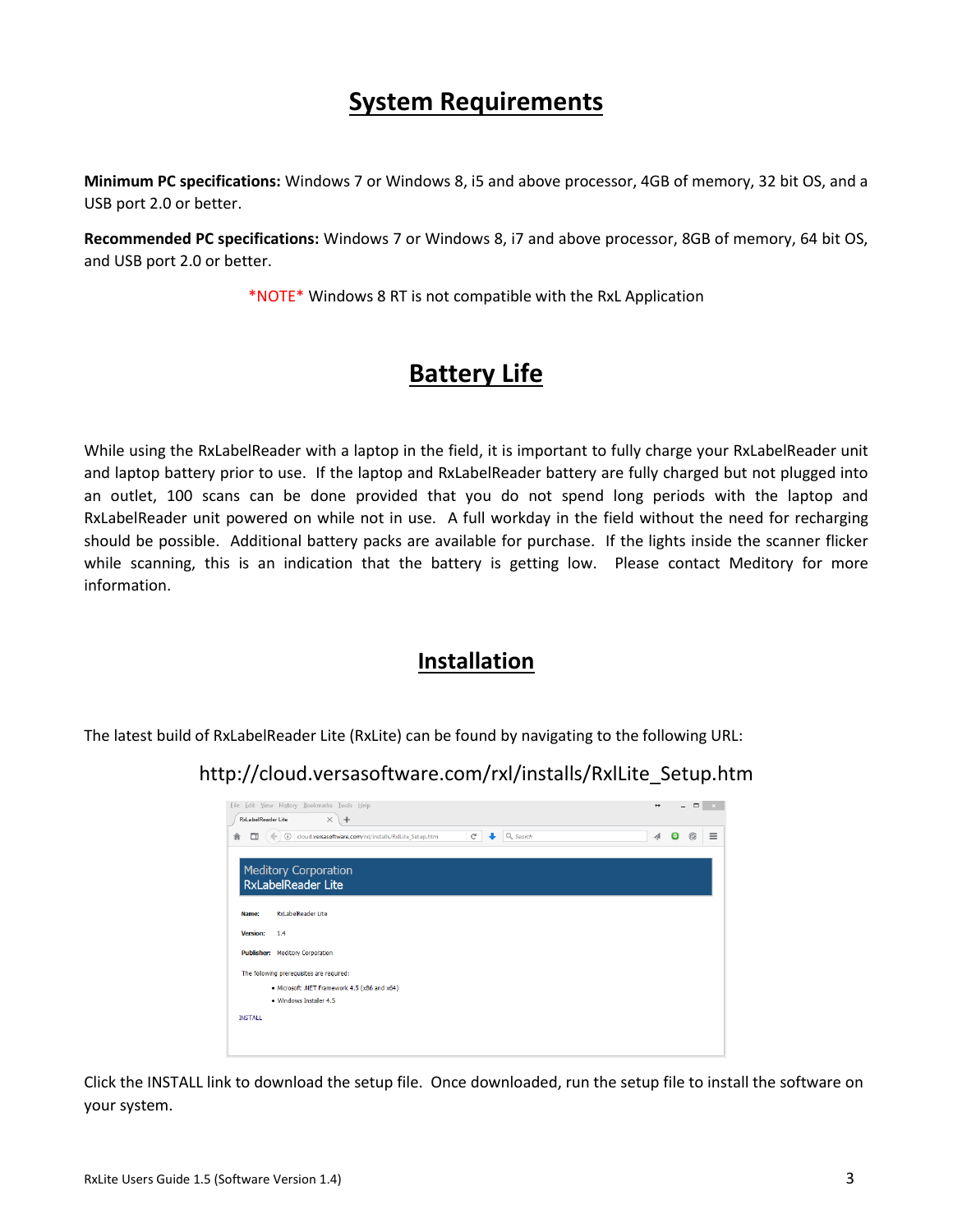# **How to Use RxLite**

#### **Prescan Setup**

When RxLite is launched, it immediately displays the scanning screen, shown below with the Settings button enabled. The live Video feed from the Reader's Internal Camera is loaded on the left and the Scan Button Ring appears in the pane on the right. Scanning and capturing images from bottles, boxes, cards, documents, and persons will be performed here.



Prior to any scan (except for those using the external camera), ensure that the object is centered on the rubberized platen and, if possible, fit to the contoured grooves for best results. Use the Camera Slide-Knob on the Reader unit to adjust the vertical position of the camera until the label is centered vertically on screen. Also verify that the camera is focused on the label so that the text can clearly be seen, using the Focus button as needed.

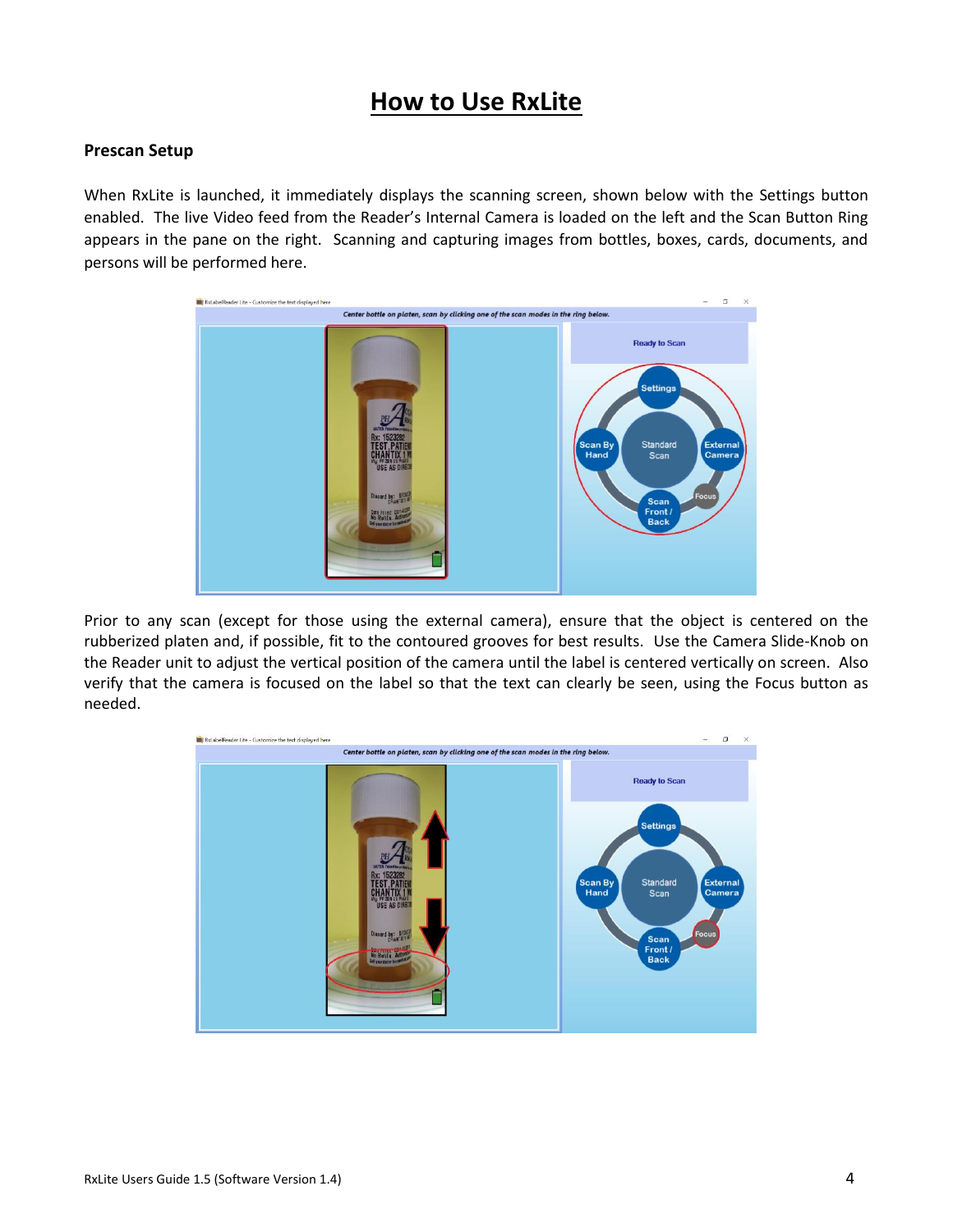#### **Standard Scan**

Standard Scan is used for standard round prescription bottles and round over-the-counter medication bottles. It can also be used for triangular bottles and square bottles.



After Prescan Setup is completed and Standard Scan is clicked, the bottle is rotated 360 degrees and a flat image of the label is generated and displayed on the screen. Review the image for missing or unreadable data, blurry text, cropping issues or any other anomalies. See the Final Image Toolbar section of this manual for ways of correcting the image. Click Save and Accept and the image is saved or posted to the designated locations as defined in the Settings. Retake or Discard Image as needed.

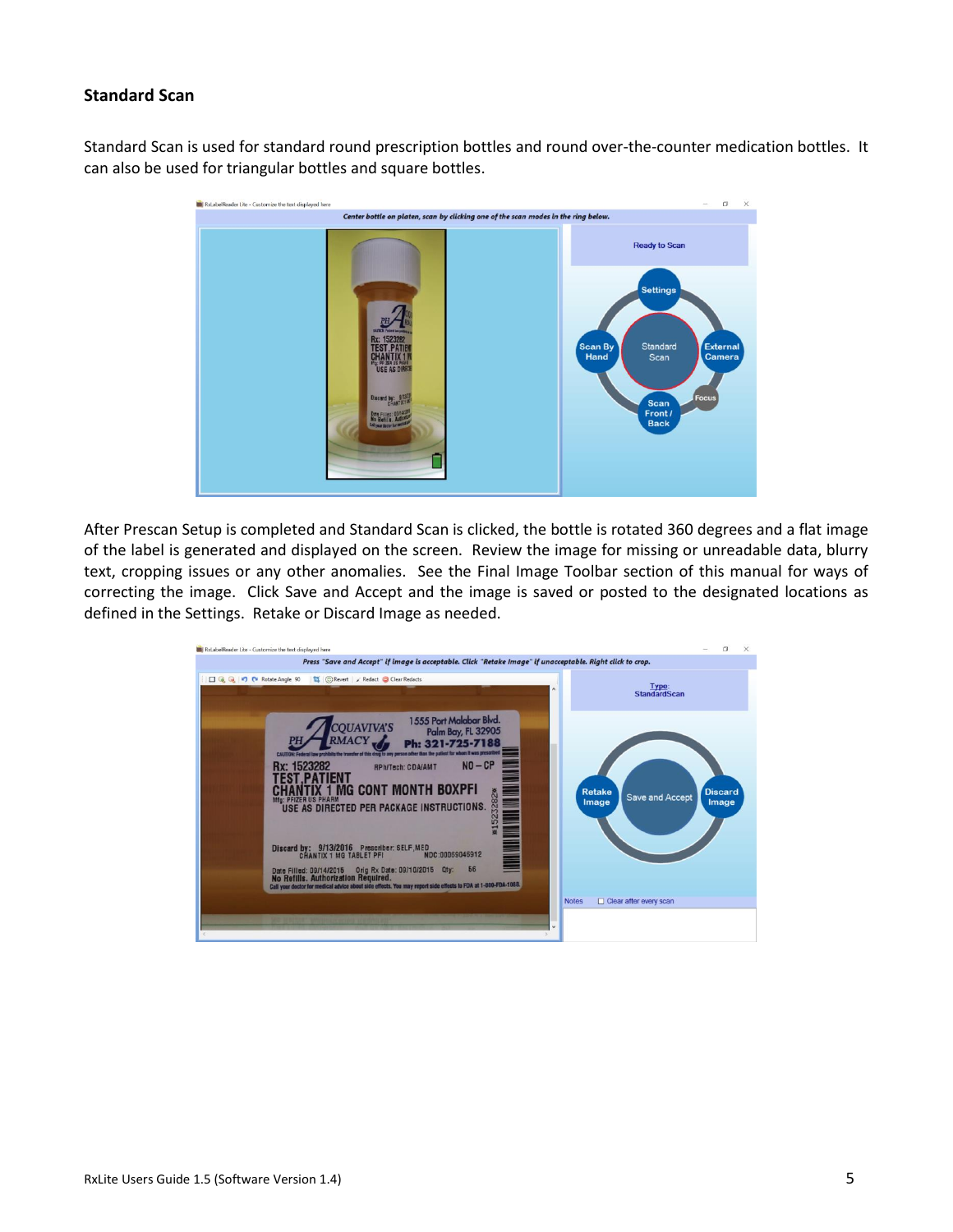If the left edge of the actual label within the image is anywhere besides at the left edge of the entire image (i.e., if the image seems to be cut down the middle), right or center mouse-click the left edge of the actual label within the image to set the left edge correctly. This should be done before any redactions are set. If any redactions were set, they will be cleared when the left edge is set.



If Save Backup Image is selected in Settings, a backup image is saved showing six different snapshots of the bottle taken during the scanning process. The backup image is used for instances when the primary image was accepted but it was later realized that there were issues with the image and no opportunity to rescan the image.

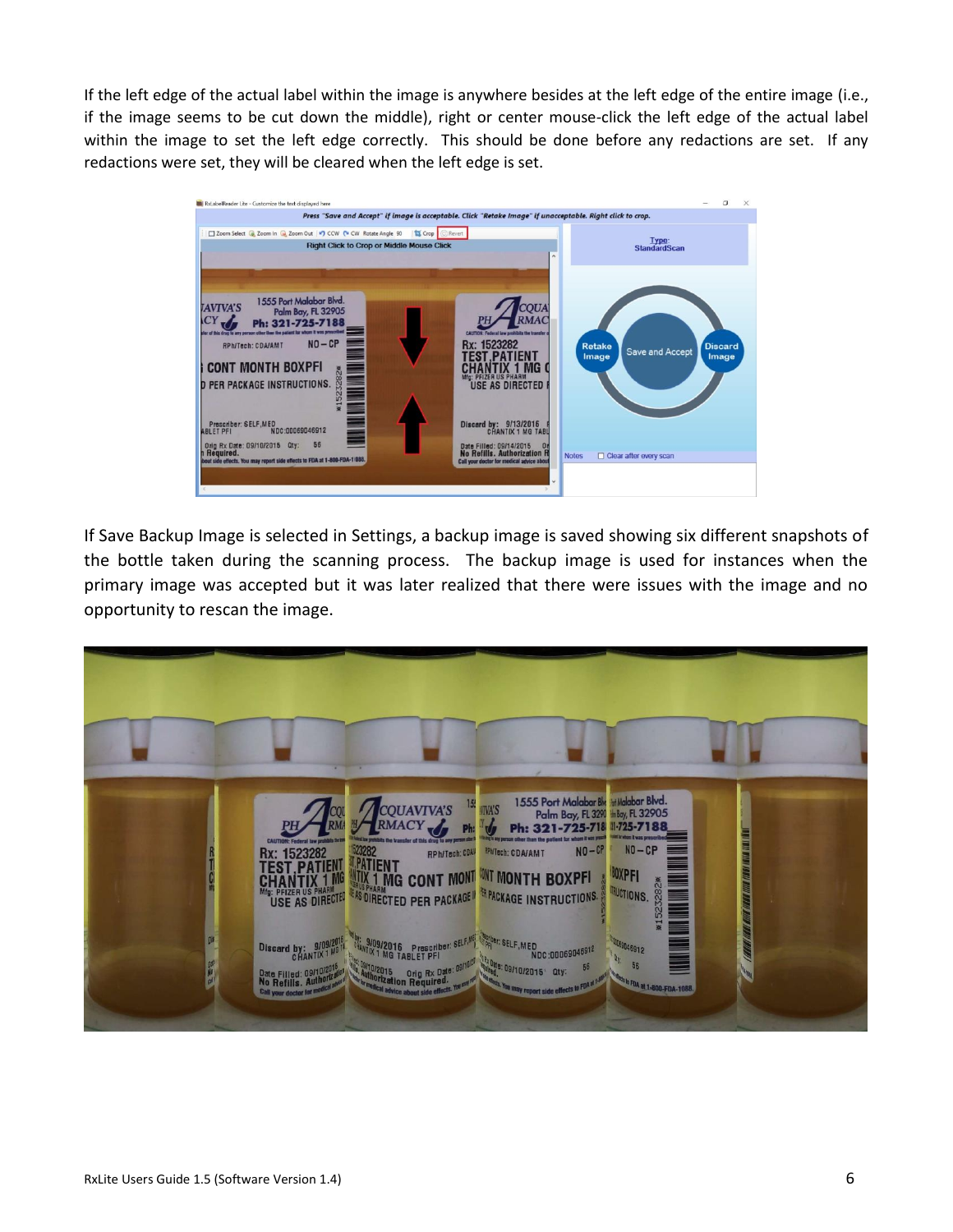#### **Scan Front/Back**



Standard Front/Back is used for bottles or boxes with labels only on the front and back sides.

During PreScan Setup, make sure that the front label is visible in the live video feed. After Prescan Setup is completed and Scan Front/Back is clicked, an image of the front label is taken, the bottle is rotated 180 degrees, and an image of the back label is taken. The software automatically joins the front and back images side by side to generate a single image. Review the image for missing or unreadable data, blurry text, cropping issues or any other anomalies. Click Save and Accept and the image is saved or posted to the designated locations as defined in the Settings. Retake or Discard Image as needed. Note that the Final Image Toolbar is not available when using Scan Front/Back.

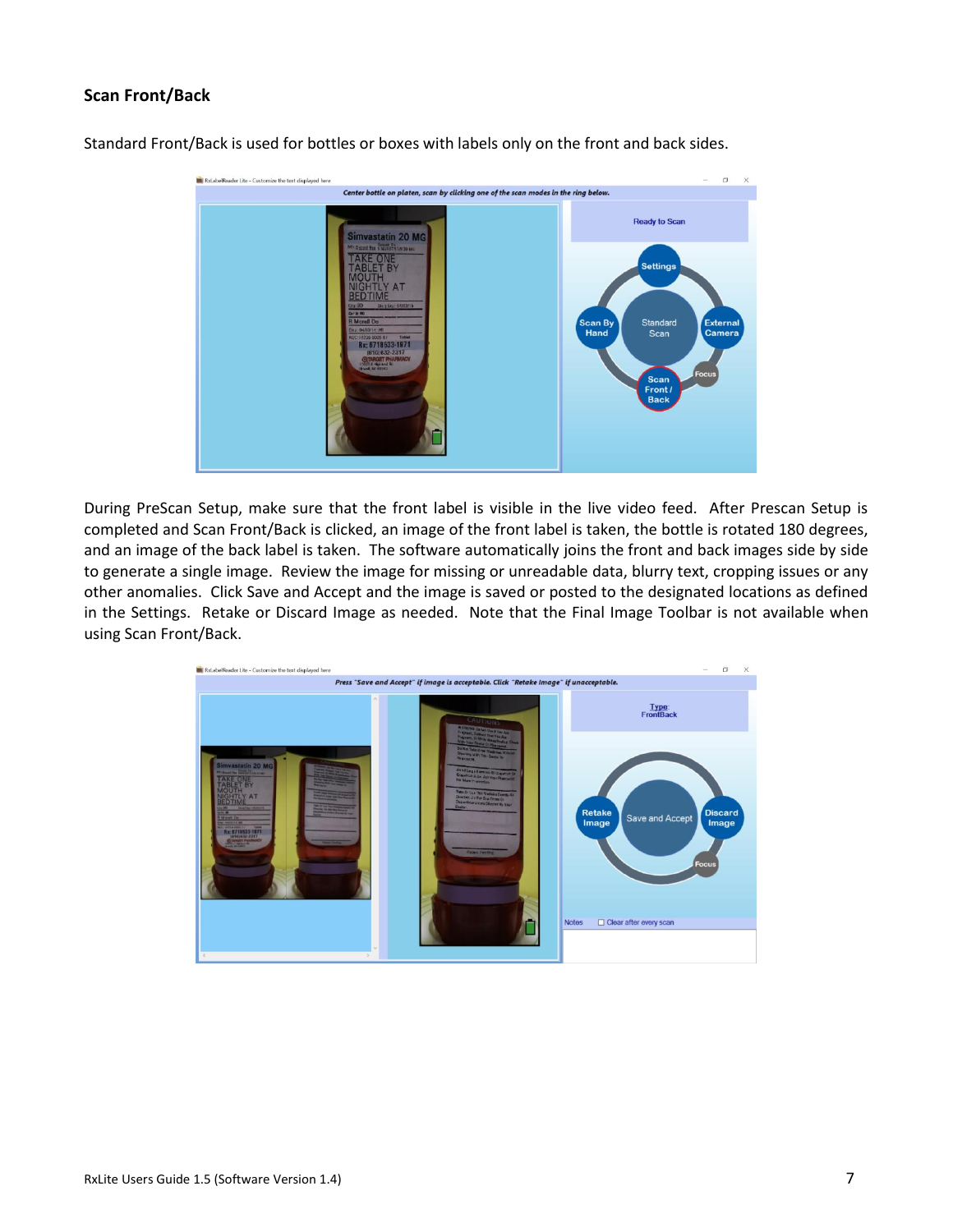#### **Scan By Hand**

Scan By Hand is used for square bottles or boxes with labels on all four sides or for odd-shaped bottles or boxes that will not scan easily with either Standard Scan or Scan Front/Back. During PreScan Setup, make sure that a label (normally the front of the box/bottle) is visible in the live video feed. After Prescan Setup is completed and Scan By Hand is clicked, click Take First Image to take an image of the front of the package.



If the scan is acceptable, manually rotate the object in the scanner and click Take Image 2; otherwise click Discard All. For each subsequent sides of the package, manually rotate the package by hand until the next side is visible in the live video feed and click Take Image #, where # is the current image number. After each image is taken, the image should be reviewed and can discarded if unacceptable and then retaken. Additionally, all images can be discarded at any time. Repeat until all sides of the package are taken. When completed, Click Accept/Done. The software automatically joins all the images to generate a single image and the image is saved or posted to the designated locations as defined in the Settings. Note that the Final Image Toolbar is not available when using Scan By Hand.

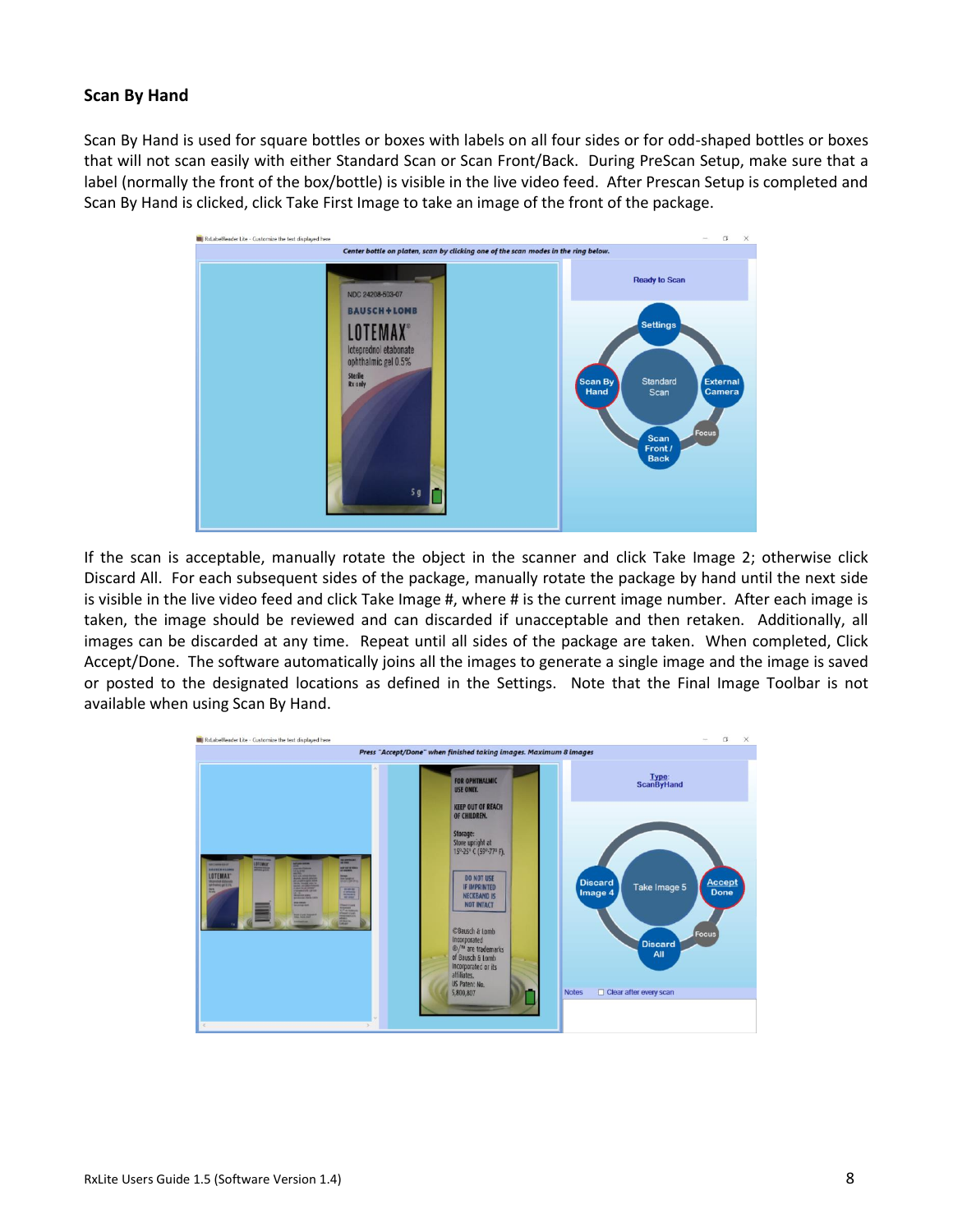#### **External Camera**

External Camera is used for labels from bottles or boxes that do not fit in the RxLabelReader unit, as well as insurance/identification cards, documents, and forms. Prior to selecting External Camera, ensure that the external camera unit is plugged into the USB port at the top of the scanner. The software will not load the external camera interface unless the external camera unit is connected. If desired, place the black imaging pad on a flat surface under the external camera unit, as this will help ensure a clean background and contrast in the images on any surface. Lastly, if required, there is a light on the external camera that can be turned on if necessary for proper lighting of the object being scanned.



During PreScan Setup, place the object to be scanned under the external camera until it is visible in the live video feed. Align and focus the object as necessary. After Prescan Setup, click Take First Image to take an image of the object. If the image is acceptable, click Take Image 2; otherwise click Discard All. Repeat for each subsequent page or side of the object. After each image is taken, the image should be reviewed and can discarded if unacceptable and then retaken. Additionally, all images can be discarded at any time. Repeat until all required images are taken. When completed, Click Accept/Done. The software automatically joins all the images to generate a single image and the image is saved or posted to the designated locations as defined in the Settings. It is recommended that separate scans be done for each object. Use the Back button to return to the internal camera. Note that the Final Image Toolbar is not available when using the external camera.